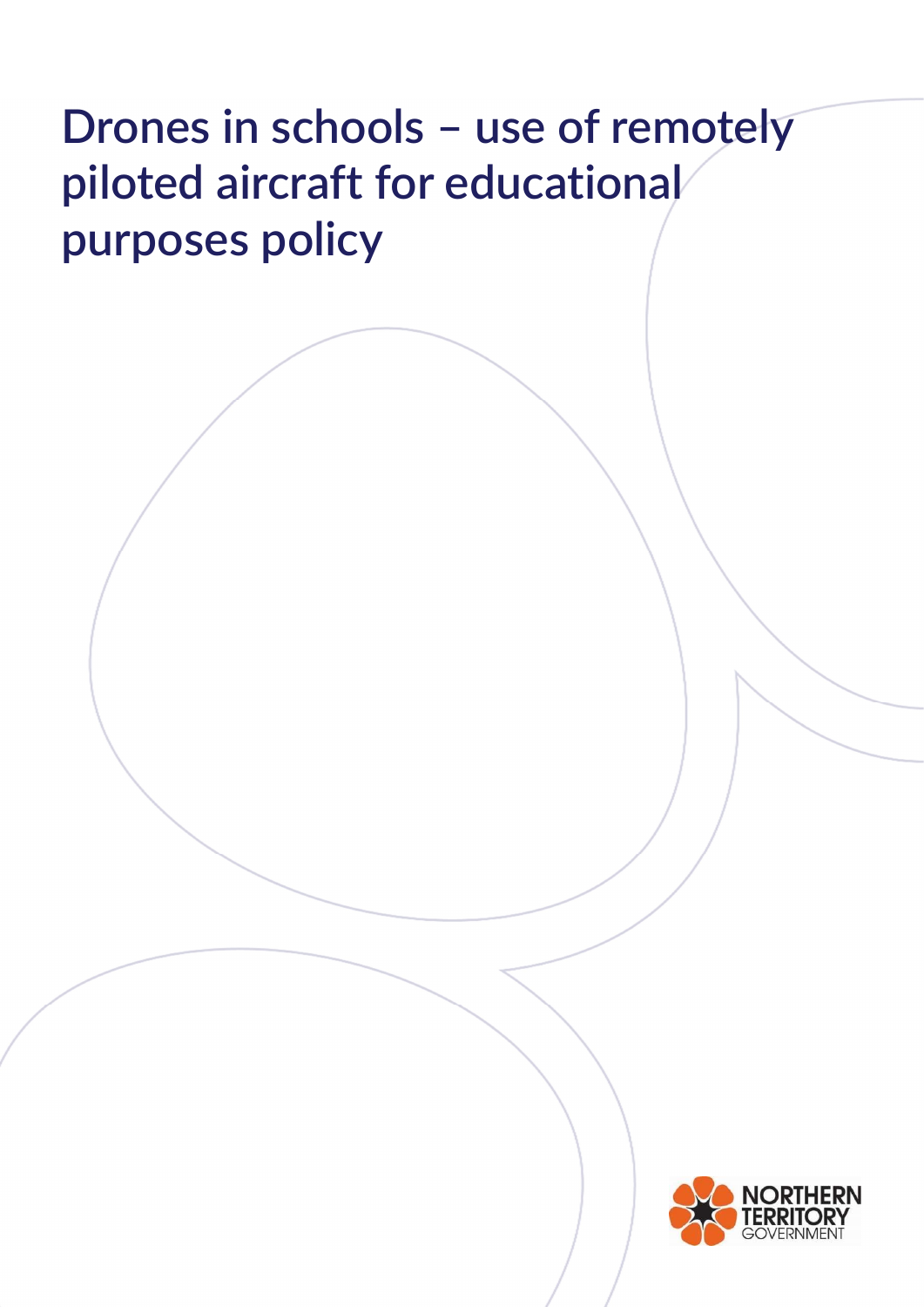| Document title         | Drones in schools - use of remotely piloted aircraft for educational purposes<br>policy |
|------------------------|-----------------------------------------------------------------------------------------|
| <b>Contact details</b> | <b>Quality Teaching and Learning</b>                                                    |
| Approved by            | Sally Hodgson                                                                           |
| Date approved          | 2 May 2019                                                                              |
| <b>Document review</b> | October 2021                                                                            |
| <b>TRM</b> number      | 50:D20:31621                                                                            |

| <b>Version</b> | <b>Date</b>       | <b>Author</b>                             | <b>Changes made</b>                                                                                                      |
|----------------|-------------------|-------------------------------------------|--------------------------------------------------------------------------------------------------------------------------|
| 1.0            | 2 May 2019        | <b>Quality Teaching and</b><br>Learning   | New policy                                                                                                               |
| 1.1            | 14 October 2020   | <b>Operational Policy</b><br>Coordination | Minor amendments to comply with NTG<br>publishing standards<br>Minor review to bring policy into<br>compliance with CASA |
| 1.2            | <b>March 2022</b> | <b>Operational Policy</b><br>Coordination | Minor review for terminology, position<br>titles and formatting                                                          |

| <b>Acronyms</b> | <b>Full form</b>                       |
|-----------------|----------------------------------------|
| <b>ARN</b>      | <b>Aviator Reference Number</b>        |
| <b>CASA</b>     | <b>Civil Aviation Safety Authority</b> |
| <b>HLS</b>      | <b>Helicopter Landing Site</b>         |
| <b>NT</b>       | <b>Northern Territory</b>              |
| <b>NTG</b>      | Northern Territory Government          |
| <b>RPA</b>      | <b>Remotely Piloted Aircraft</b>       |
| <b>RePL</b>     | <b>Remote Pilot Licence</b>            |
| <b>TRM</b>      | <b>Territory Records Manager</b>       |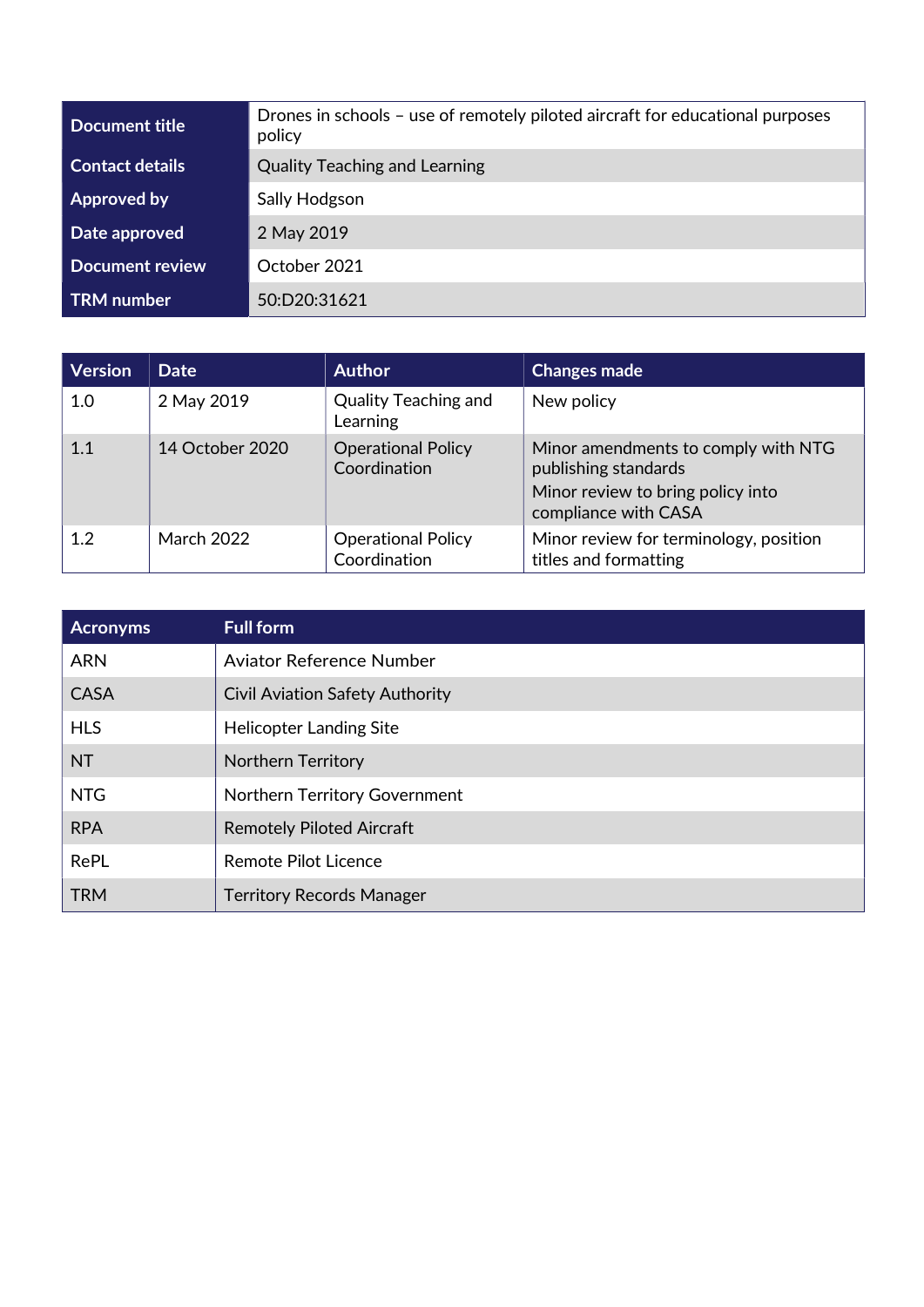## **Contents**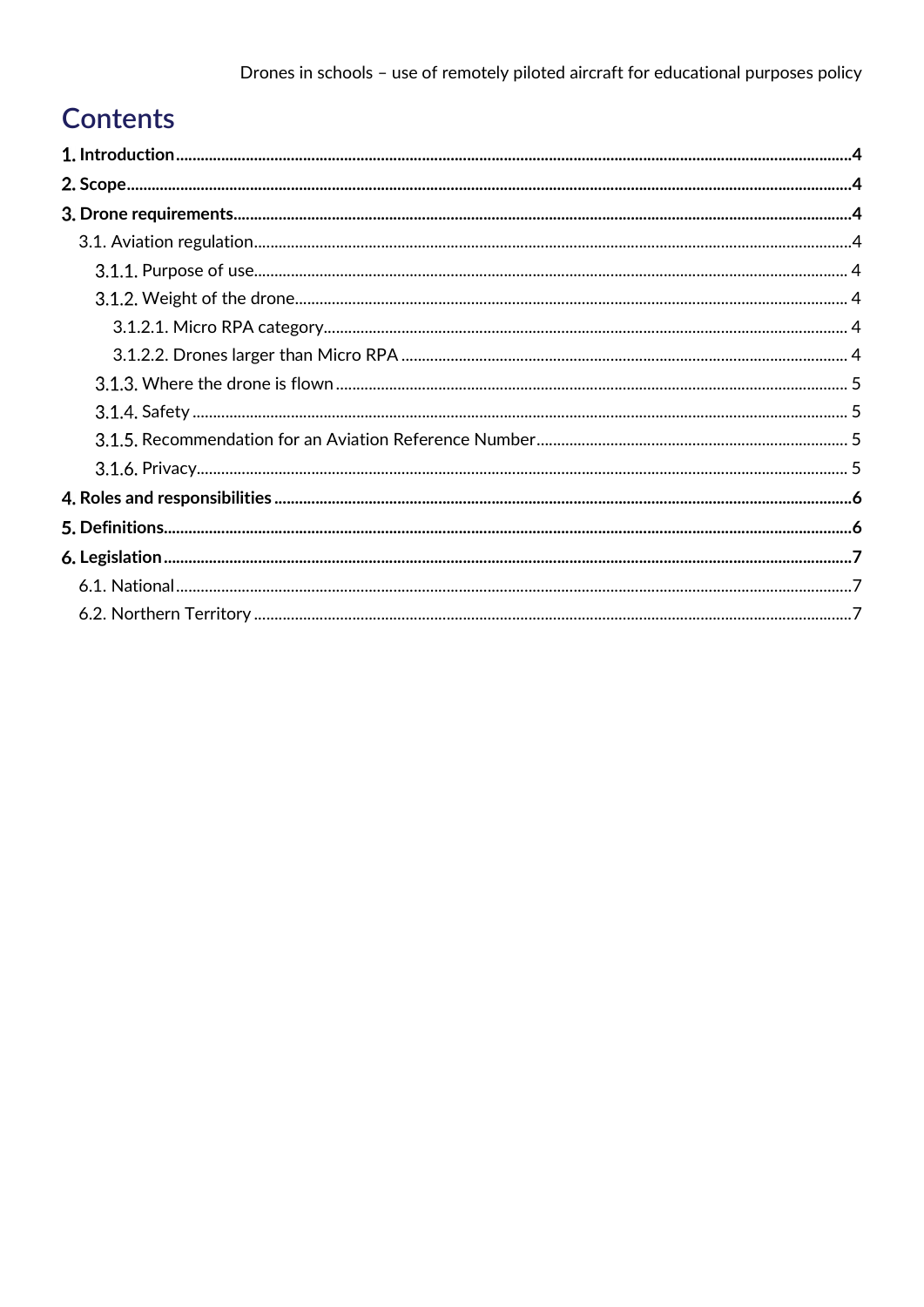## 1. Introduction

All users of remotely piloted aircraft (RPA) commonly known as drones, must abide by civil aviation legislation and regulations when operating their aircraft. These legislative and regulatory requirements facilitate the safe use of drones, mitigate personal health and safety risks and address privacy regulations.

This policy provides a consistent approach to drone management and use in, or by Northern Territory government schools. All school staff must have sound knowledge of the regulatory, safety and privacy obligations attached to the use of drones in schools or for educational purposes. Breaches of the Civil Aviation Act 1988 (Cwlth) or the Civil Aviation Safety Regulations 1998 can result in significant fines or imprisonment.

This policy is to be used with Drones in schools checklist and risk assessment form when planning any drone flying activities for educational purposes.

## 2. Scope

This policy applies to:

- all schools and educational settings
- drone use by staff or students on school grounds or for educational purposes.

## 3. Drone requirements

### 3.1. Aviation regulation

The Civil Aviation Safety Authority (CASA) regulates the use of drones in Australia. Rules imposed by CASA are designed to prevent accidents involving aircraft, property or people. The Civil Aviation Safety Regulations 1998 prescribe operating conditions for all unmanned aircraft, including drones. Drone operators are also obliged to meet any requirements of drone usage stipulated in local, state and federal laws and to check for CASA drone rules and directives as they are released.

#### 3.1.1. Purpose of use

The law relating to use of drones distinguishes between recreational or commercial purposes. CASA recognises that drones for educational purposes are categorised as recreational use unless the operator is intending to receive money or economic gain.

#### 3.1.2. Weight of the drone

Different drone weight categories determine where they may be flown. A drone's weight includes any fittings or camera attached to the drone.

#### 3.1.2.1. Micro RPA category

may fly within 5.5km of a controlled aerodrome with height limitations.

3.1.2.2. Drones larger than Micro RPA

must not fly within 5.5km of a controlled aerodrome without approval from CASA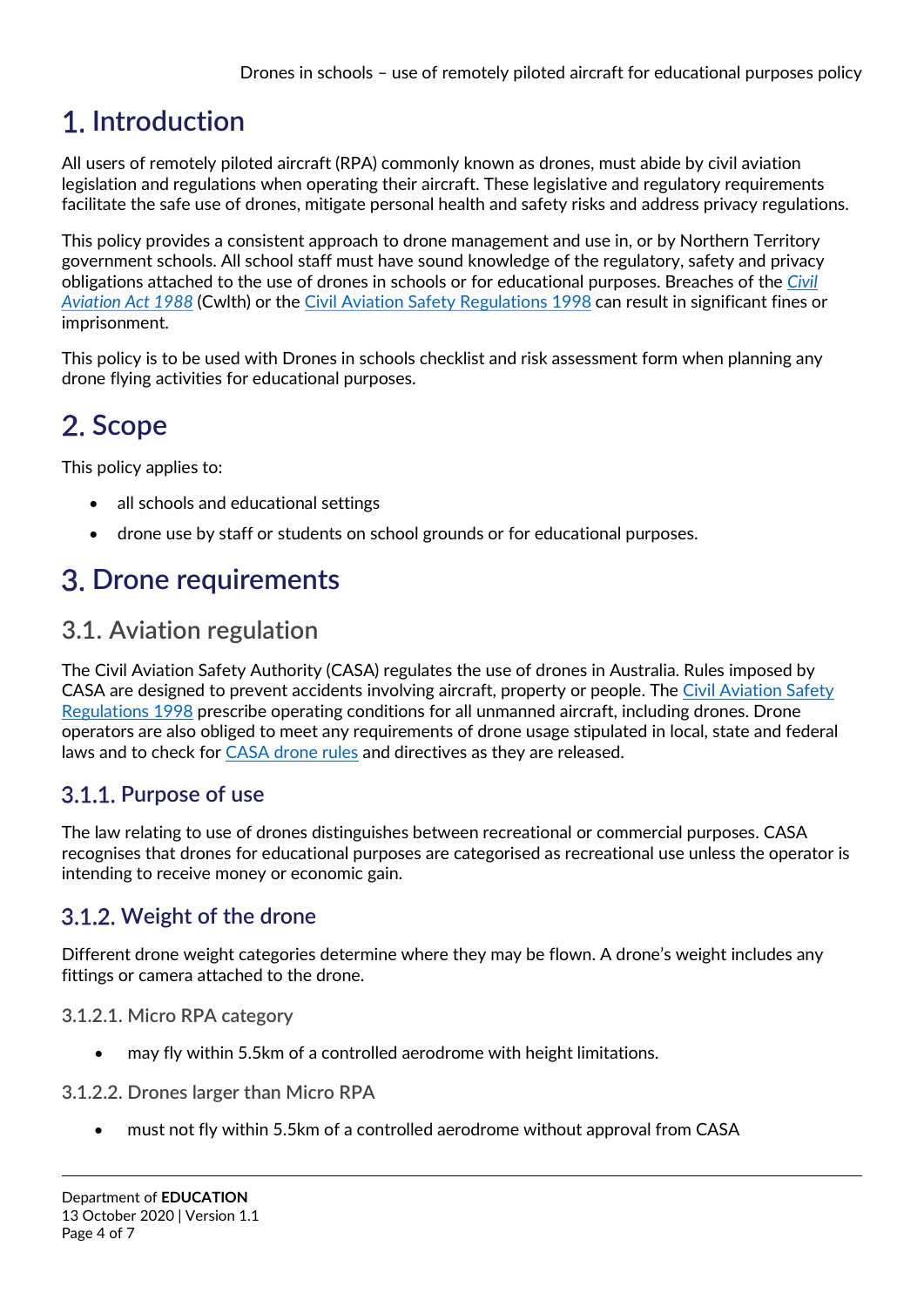may fly within 5.5km of an uncontrolled aerodrome or helicopter landing site (HLS) only if manned aircraft are not operating to or from the aerodrome.

#### 3.1.3. Where the drone is flown

The 'Can I fly there?''<sup>1</sup> drone safety application, must be consulted before flying a drone, and is available from the CASA website on the rules for recreational drone operation page. There are a number of rules affecting where a drone can be flown including:

- proximity to controlled air space, controlled and uncontrolled aerodromes
- proximity to prohibited, restricted and danger areas that have additional requirements
- the drone remaining within visual line-of-sight of the operator
- not over or above people or in a populous area
- not higher than 120 metres above the ground
- at least 30 metres away from other people unless the other person is part of controlling or navigating the drone, measured from a point on the ground directly underneath the drone
- not over or near areas affecting public safety or where emergency operations are underway.

To operate outside these conditions, it is necessary to acquire authorisation or exemption from CASA and either secure a remote pilot licence (RePL), or obtain an aviation reference number (ARN).

Educators must determine if they are subject to additional federal, state, local council, Northern Territory (NT) parks and reserves<sup>2</sup> or national park rules or laws, prohibiting or restricting drone use in certain areas.

Educators must check the CASA rules for recreational drone operation regularly, to ensure compliace.

#### 3.1.4. Safety

The department has a duty of care to ensure, so far as is reasonably practicable, the health and safety of workers and to ensure that others, including students within learning environments, are not put at risk. There is potential for a drone, even a small drone, to cause damage or injury to the operator or others. As well as CASA regulations, safety requirements contained within the Work Health and Safety (National Uniform Legislation) Act 2011 and the Work Health and Safety (National Uniform Legislation) Regulations 2011 must be adhered to.

#### 3.1.5. Recommendation for an Aviation Reference Number

Schools or teachers implementing drone programs could consider obtaining an ARN - information is available by visiting the CASA website. You need an ARN if you intend holding any sort of authorisation permissions or licence. Schools considering investing in drones must research the types and attributes of potential drones as some are not suitable for school use.

#### 3.1.6. Privacy

Schools must consider the impact of drones on neighbours or those near the area of operation. Drones can be considered intrusive and noisy. Flying drones can give rise to complaints and liability even if no injury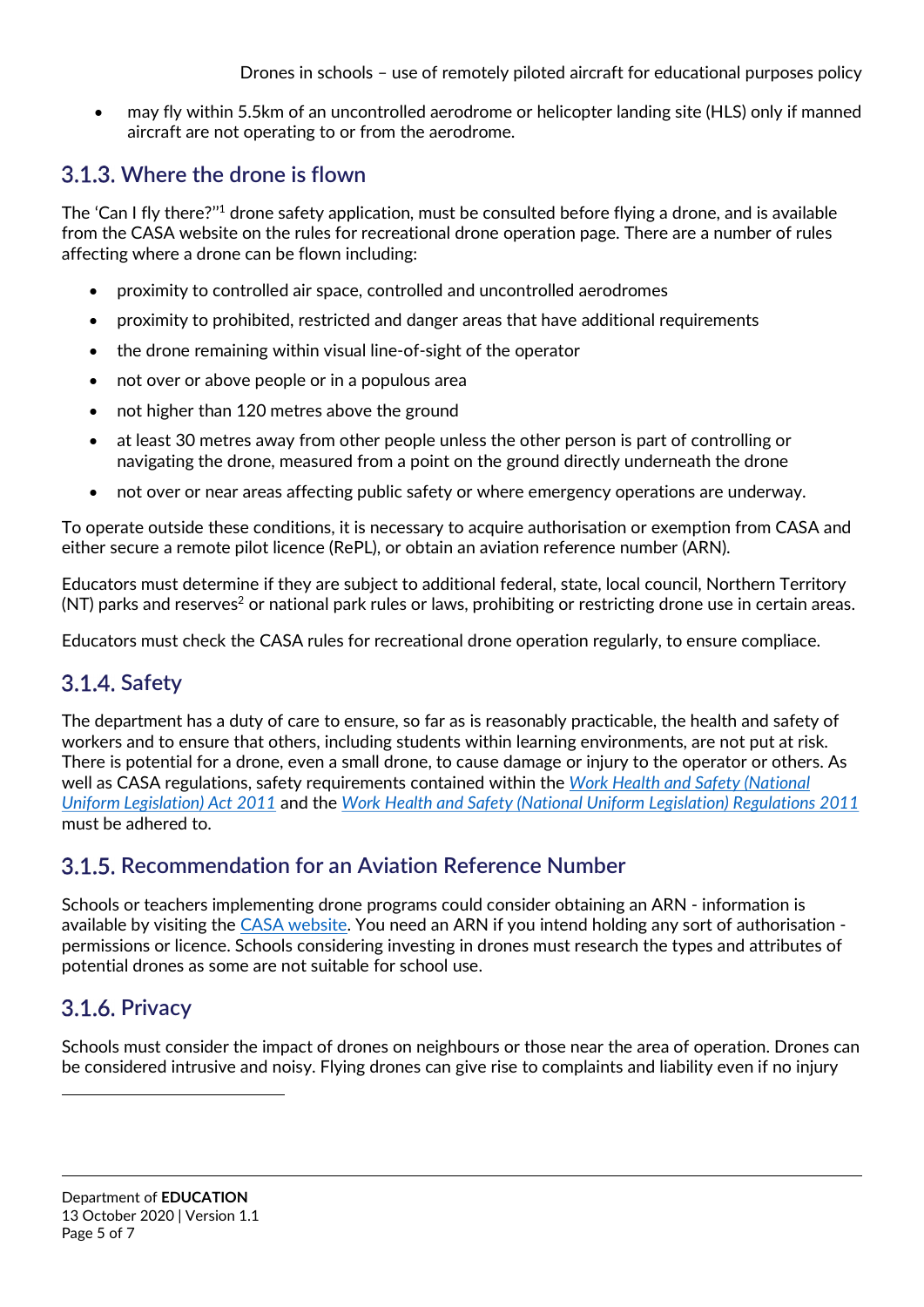occurs or is likely to occur. Schools must ensure they comply with their obligations under the Privacy Act 1988 (Cwlth).

## 4. Roles and responsibilities

School principals are accountable for ensuring:

- school operated drones comply with this policy and all statutory requirements
- the school has established operating protocols that must include:
	- o identifying specific drone safe flying areas
	- o all participants must wear safety glasses
	- $\circ$  long hair is to be tied back.
- the checklist and risk assessment form has been completed, including consideration of the proposed use of the drone, the location of the school and the age of the proposed users.

Teachers, instructors and trainers must:

- inform the school principal of intention to fly a drone
- check the CASA website for changes to regulations before using a drone
- understand the implications of noncompliance with all rules and regulations
- complete a Risk assessment form
- make the expectations and rules relating to flying drones clear to students
- complete pre and post flight checks and ongoing maintenance of the drone
- be aware of any cultural or privacy concerns in relation to photography of students or property.

## **5. Definitions**

Aviation Reference Number (ARN) - a unique identifier to be quoted whenever you call CASA. If you hold a licence or permission, you will find in most cases that the number on the licence or permission is the ARN belonging to the entity that holds that licence or permission.

Commercial drone use - means flying a drone for money or economic gain, for a fee, rate, charge or other consideration, or directly or indirectly in connection with any business, or other undertaking intended for profit. This includes organisations delivering lessons or demonstrations to students for a fee.

Controlled aerodrome - is within a 5.5km radius of an aerodrome with a manned control tower.

Drone - a colloquial term for an unmanned aircraft, other than a balloon or kite, where the pilot flying is not on board the aircraft. RPA's are commonly known as drones.

Micro RPA - an RPA with a gross weight of 250 g or less. This weight is regularly reviewed by CASA. Educators must check the CASA website prior to any drone activity.

Operator - means the person who manipulates the flight controls of a remotely piloted aircraft or who initiates and monitors the flight and is responsible for its safe conduct during flight time.